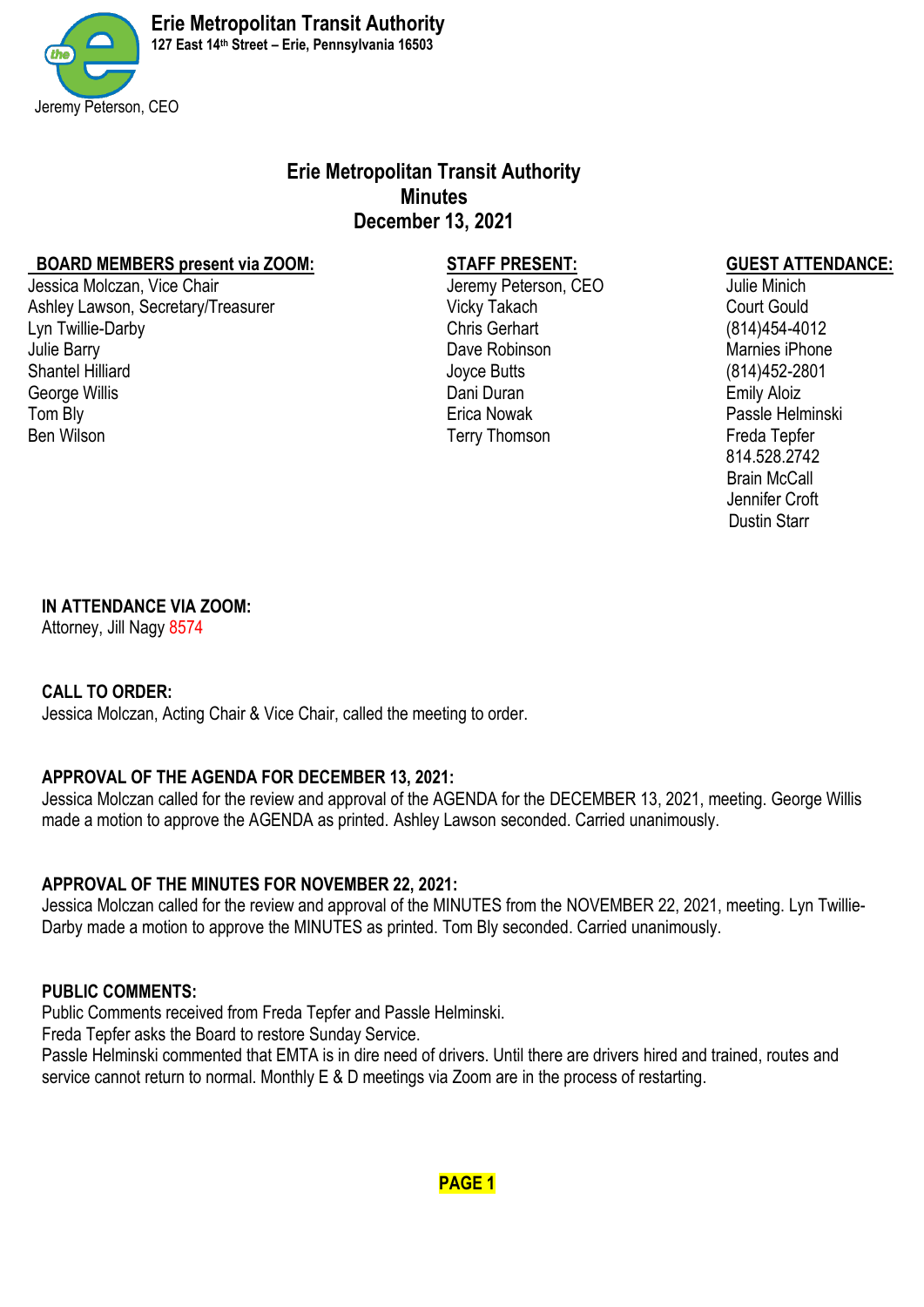## **CEO REPORT:**

Jeremy Peterson reported the following issues and projects he has been involved with since the last Board Meeting.

-Triennial review preparations.

-Meeting with the Union on three (3) grievances and Contract negotiations.

### **SOLICITOR'S REPORT:**

Attorney, Jill Nagy reported the following issues and projects she has been involved with since the last Board meeting. -Moving forward to meet with Legislators on ACT 89.

## **COMMITTEE REPORTS**

### **EXECUTIVE COMMITTEE:**

No report.

### **FINANCE COMMITTEE:**

Audit report Maher Duessel team 6/30/21 fiscal year. Brian McCall, Dustin Starr, and Jennifer Croft.

-Audited financial statements. -Audit compliance for grant agreements.

-Communication governance. -Management letter. -Audit report for pension plan. -Accurate financial statements

- -Uniform guidance.
- -Internal control.
- 
- -PennDOT requirements.
- -Fiduciary activities.
- -Adoption GASB84 Fiduciary activities.
- -No findings were issued.
- -Summary of Auditor's report
- -Independent Auditor's reports
- -Summary financial statements.
- -Funding operating loss.
- -Upcoming changes.
- -Leases reported.
- -Management letter.
- -Contact information.

### **VOTE to accept the AUDIT:**

Jessica Molczan called for a motion to accept the Audit as presented by Maher Duessel. Lyn Twillie-Darby made a motion to accept the Audit as presented by Maher Duessel. Ashley Lawson seconded. All Board Members voted to accept the Audit as presented by Maher Duessel. Zero opposed. Motion carries.

### **PERSONNEL COMMITTEE:**

No report.

### **MARKETING COMMITTEE:**

No report.

### **OPERATIONS COMMITTEE:**

Jessica Molczan gave the following update. -FIXED ridership for November to date 78,117. Two (2) drivers were hired.

## **PLANNING COMMITTEE:**

No report